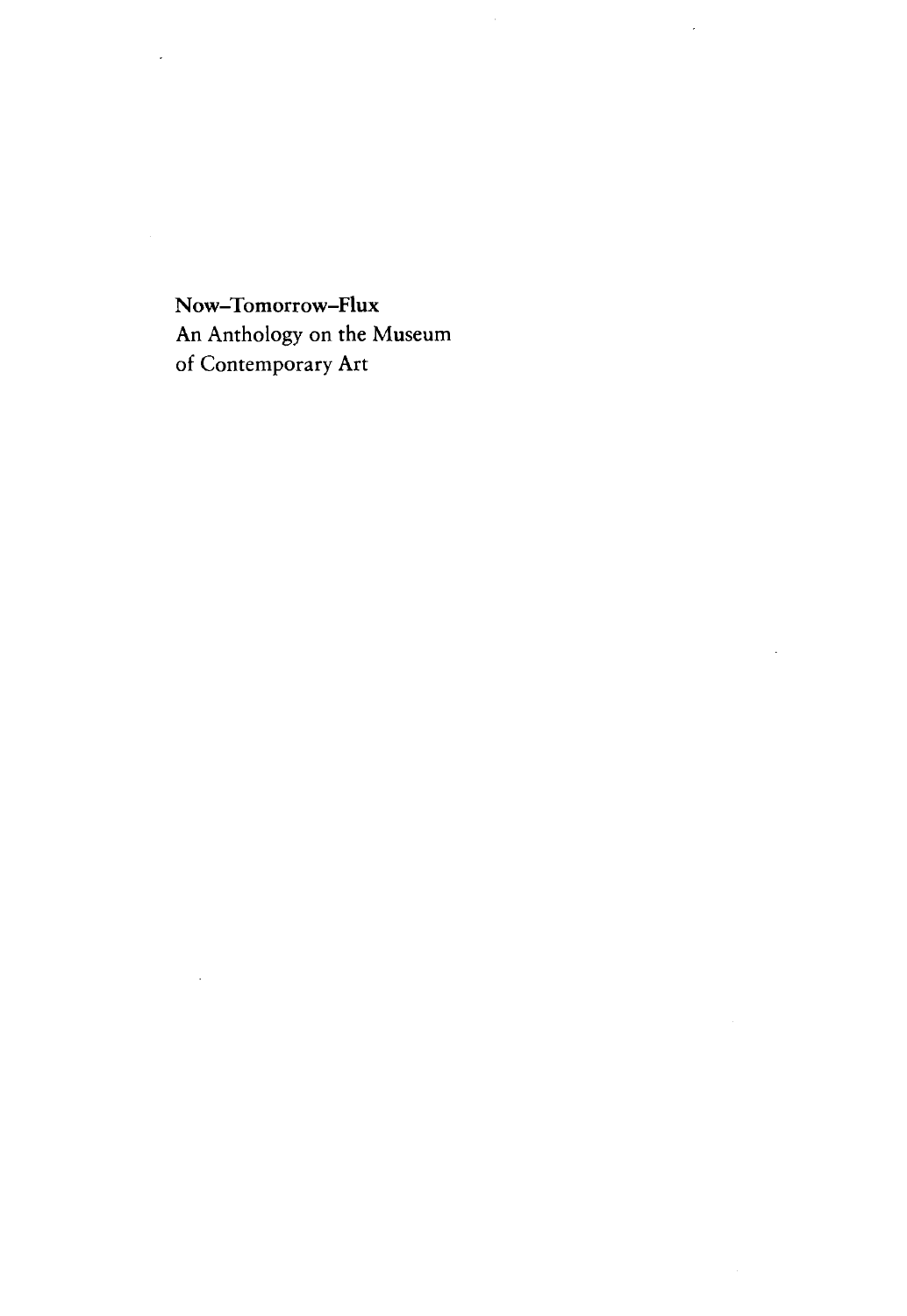## **Contents**

| Chafing at the Present: The Museum of Contemporary Art between                         |    |  |
|----------------------------------------------------------------------------------------|----|--|
| Utopia and Restoration-An Introduction                                                 | 7  |  |
| The Paradox of the Contemporary                                                        | 19 |  |
| Heike Munder in conversation with Yilmaz Dziewior,                                     |    |  |
| Francesca von Habsburg, and Lars Nittve                                                |    |  |
| Now                                                                                    |    |  |
| When the Present Begins                                                                | 5I |  |
| Sophia Prinz                                                                           |    |  |
| The Time of Things in Space: Exhibition-Making as Memorial Theater<br><b>Beat Wyss</b> | 59 |  |
| Placing the Present in Relation to the Present                                         | 71 |  |
| Bettina Funcke                                                                         |    |  |
| Radical Museology, or, What's "Contemporary" in Museums of                             |    |  |
| Contemporary Art?                                                                      | 77 |  |
| Claire Bishop                                                                          |    |  |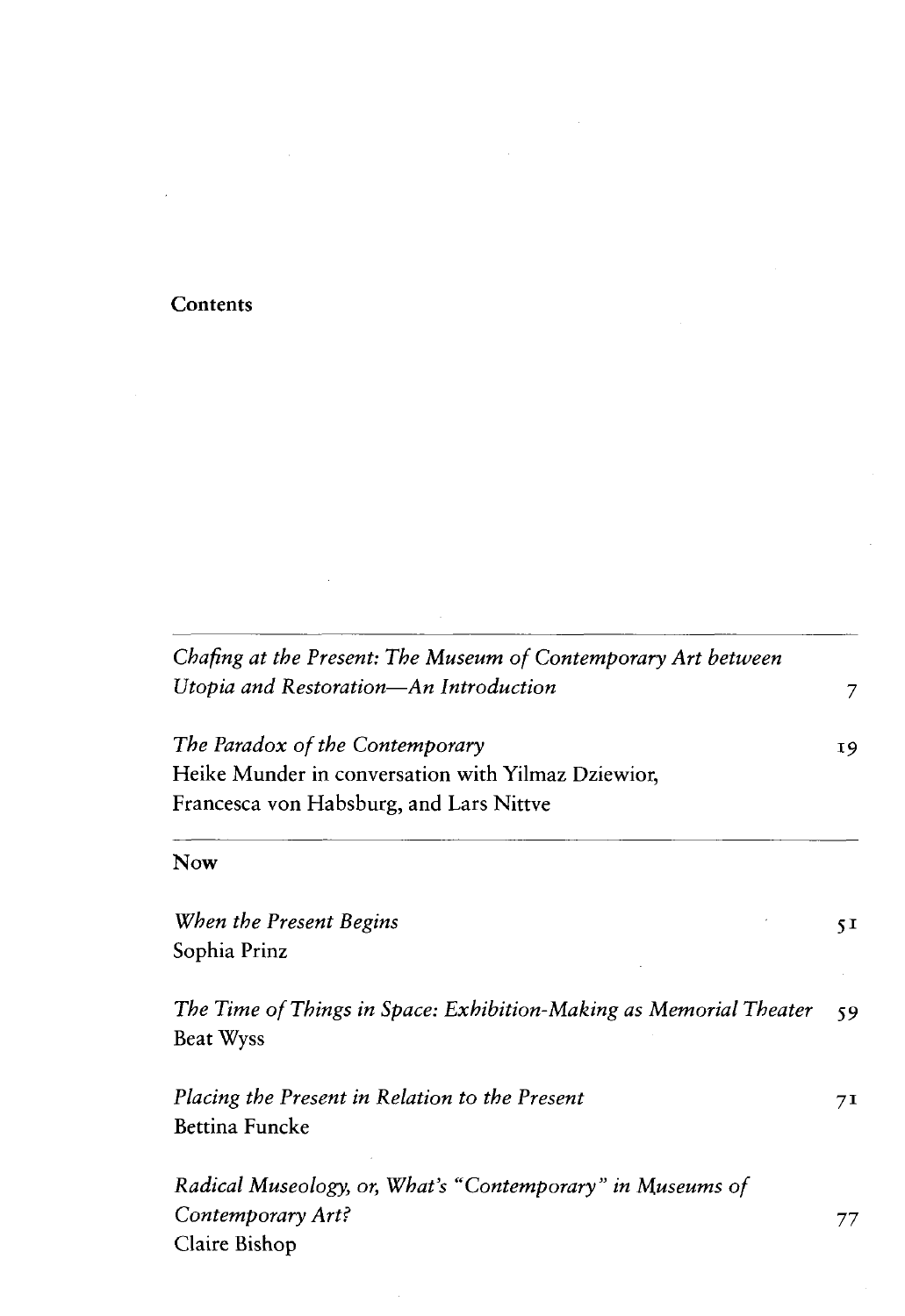$\label{eq:2.1} \frac{1}{\sqrt{2}}\int_{\mathbb{R}^{2}}\left|\frac{d\mathbf{x}}{d\mathbf{x}}\right|^{2}d\mathbf{x}^{2}d\mathbf{x}^{2}d\mathbf{x}^{2}d\mathbf{x}^{2}d\mathbf{x}^{2}d\mathbf{x}^{2}d\mathbf{x}^{2}d\mathbf{x}^{2}d\mathbf{x}^{2}d\mathbf{x}^{2}d\mathbf{x}^{2}d\mathbf{x}^{2}d\mathbf{x}^{2}d\mathbf{x}^{2}d\mathbf{x}^{2}d\mathbf{x}^{2}d\mathbf{x}^{2}d\mathbf{x}^{2}d\math$ 

| The Museum as Producer<br>Martha Buskirk                                                                                                                          | IO7 |
|-------------------------------------------------------------------------------------------------------------------------------------------------------------------|-----|
| The Museum after Art<br>Beatriz Colomina                                                                                                                          | II7 |
| Carving from Airy Nothing a Local Habitation and a Name<br>Donald Preziosi                                                                                        | 133 |
| Materialities-Physical States of Artworks<br>Nadia Schneider Willen and Judith Welter in conversation with<br>Karla Black, Bruna Casagrande, and Wolfgang Ullrich | 147 |
| Flux                                                                                                                                                              |     |
| Cracks: Artistic-Political Activism and the Institutions<br>of the Art Field<br>Oliver Marchart                                                                   | 179 |
| Hard to See: Race Relations in Contemporary Art Museums<br>in the United States<br>Christian Kravagna                                                             | 187 |
| "What Does 'Everybody' Mean?"—Radically Democratic Museum<br><b>Education and Its Contradictions</b><br>Büro trafo.K                                              | 199 |
| The Applied Social Arts<br>Artur Żmijewski                                                                                                                        | 2II |
| Art Education in Contemporary Art Museums<br>Alena Nawrotzki in conversation with Sepake Angiama,<br>Zachary Bowman, and Bernadett Settele                        | 227 |